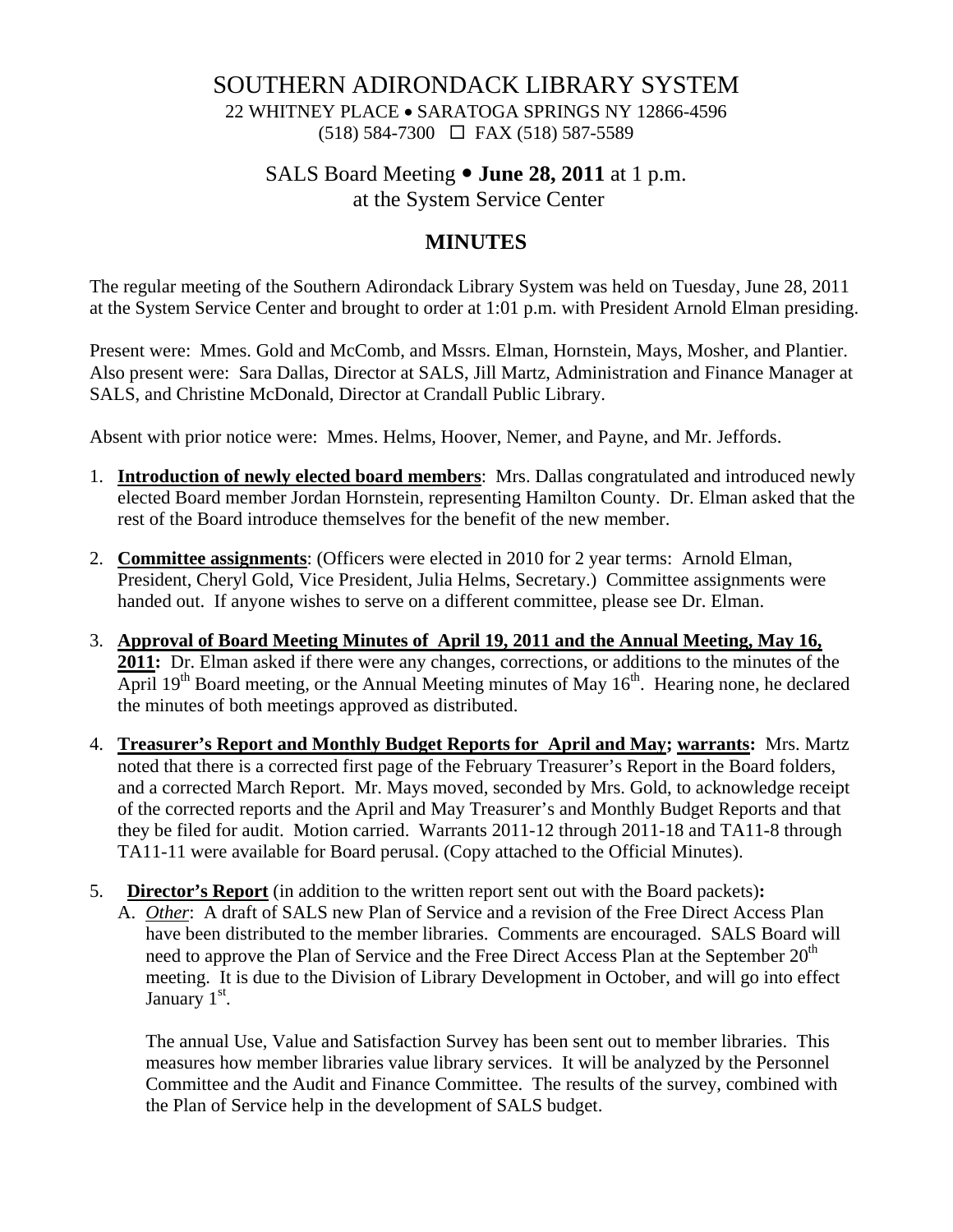In January, the Acquisitions, Cataloging and Processing department was eliminated. These funds will be used to help libraries meet some technology demands.

SALS staff are developing a plan to help libraries meet the future, using the workshop report "Keeping Your Library Relevant Today and Tomorrow." Some of the work to date:

- All SALS libraries are wireless
- Jennifer Ferriss is helping improve member library online presence through website redesign
- SALS Staff will develop recommended minimum standards for technology in our member libraries.
- Exploration of e-book options and encouragement to reallocate collection budgets for ebooks.
- Allowing web access to meetings to allow all library staff to meet online, provide an access to training, enhance communication and information webinars. This will entail the cost of the program and licenses, and a quality headset with microphone for each library site.

Libraries need to market themselves in order to be sustainable. Using these actions, they can reintroduce themselves to their communities—thus strengthening themselves as a self-taxing entity.

Changes in election law will impact library votes. The law still needs clarification.

The report, "Confronting the Future, Strategic Visions for the 21st Century Public Library" suggests that there are four visions for public libraries of the future:

• *Physical to Virtual Libraries*—in order for the building and content to survive, the library must have a web presence with virtual media (in a consortium setting.).

Consider a purely virtual library—everything done via the web.

• *Individual to Community Library—A library* can focus on the individual patron furniture, equipment serving the patrons, one by one. Have access to the Internet, computer workstations, etc.

The library can focus on the community—space for meetings for community groups, facilitating meetings to work on community programs, holding events of community interest, having local archives, history, exhibits, etc.

• *Collection to Creation Libraries*—Libraries will have in either physical or virtual form, ready and free access to information resources, music and visual art, (music, movies, media, books, etc.) aka the traditional role of libraries.

On the other extreme, imagine a place where authors, editors, performers, artists can go to the library to utilize equipment that will allow them to create. And some of our libraries are doing this---special programs with youth using flip camera, etc.

• *Portal to Archive Libraries*—This deals with access---the library has a window through which the library's patrons can access a vast range of media resources.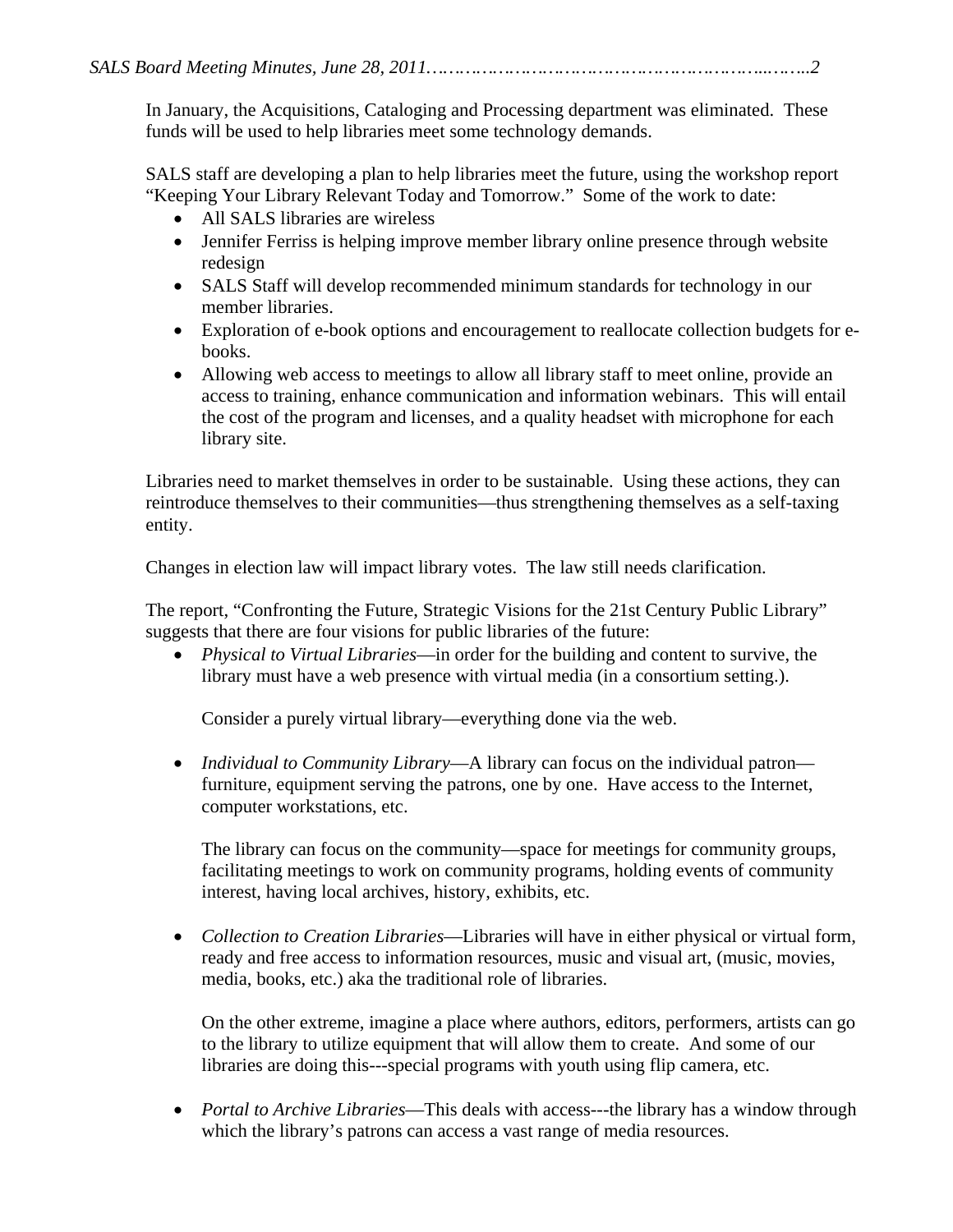Then there is the archive library—where a library will have materials in a wide range of genres and media both physical and virtual—probably local history.

The link to this document:

http://www.ala.org/ala/aboutala/offices/oitp/publications/policybriefs/confronting\_the\_futu.pdf

In order to make choices, library staff must have competencies—they need to have a level of technology knowledge; they need to know their communities they serve.

 Collaboration and consolidation: many libraries within SALS are doing this already; the challenge is to do this better.

Digitization—provide more downloadable content.

Personalization and social networking: using technology to reach our patrons.

 Archiving local materials on the web for virtual access: government records, personal memoirs, historic items (as seen on University of Iowa website-- Civil War diaries).

Pricing—libraries provide information "free" to members of their communities.

The PLA National Conference will be held in Philadelphia March 13-17, 2012. Mrs. Dallas suggested that since the conference will be on the East coast the Board consider a stipend for its trustees and member library staff to attend. A National conference is a good way for library staff and trustees to learn how to deal with the hard challenges facing libraries.

B. *Joint Automation*: JA staff have been busy working with member libraries. The new PC order has been sent out. More libraries are signing up for CASSIE, a timing regulation feature. Joint Automation Project Manager Michele Largeteau sent a report, copy attached to the Official Minutes.

# 6. **Committee Reports:**

- A. *Audit & Finance*: A Committee meeting will be scheduled in July to begin work on the 2012 budget.
- B. *Building*: Mr. Mays, Chair of the Building Committee, reported that a Mechanical Engineer inspected SALS building to discover/recommend ways to zone the heating/cooling of the building for increased efficiency. Using portions of the building for storage and renting of a portion of the building and legal issues were also investigated. Mr. Mays requested that the Building Committee meet during the summer for a report at the September Board meeting. The air conditioner project for the Computer Room is ready to start.

Construction Grant funds totaling \$389,713 as SALS portion available will be primarily processed online this year. Many libraries have projects under consideration by their Boards.

- C. *Bylaws Committee*:
- D. *Central Library Aid and Services*: The Central Library Aid and Services Committee met in May to discuss services. A 25% reduction in Central Library Aid is expected. Ms. McDonald, Director at Crandall Public Library (SALS Central Library) would like to know of reductions by the second week in August for her library's budget. Another meeting is scheduled.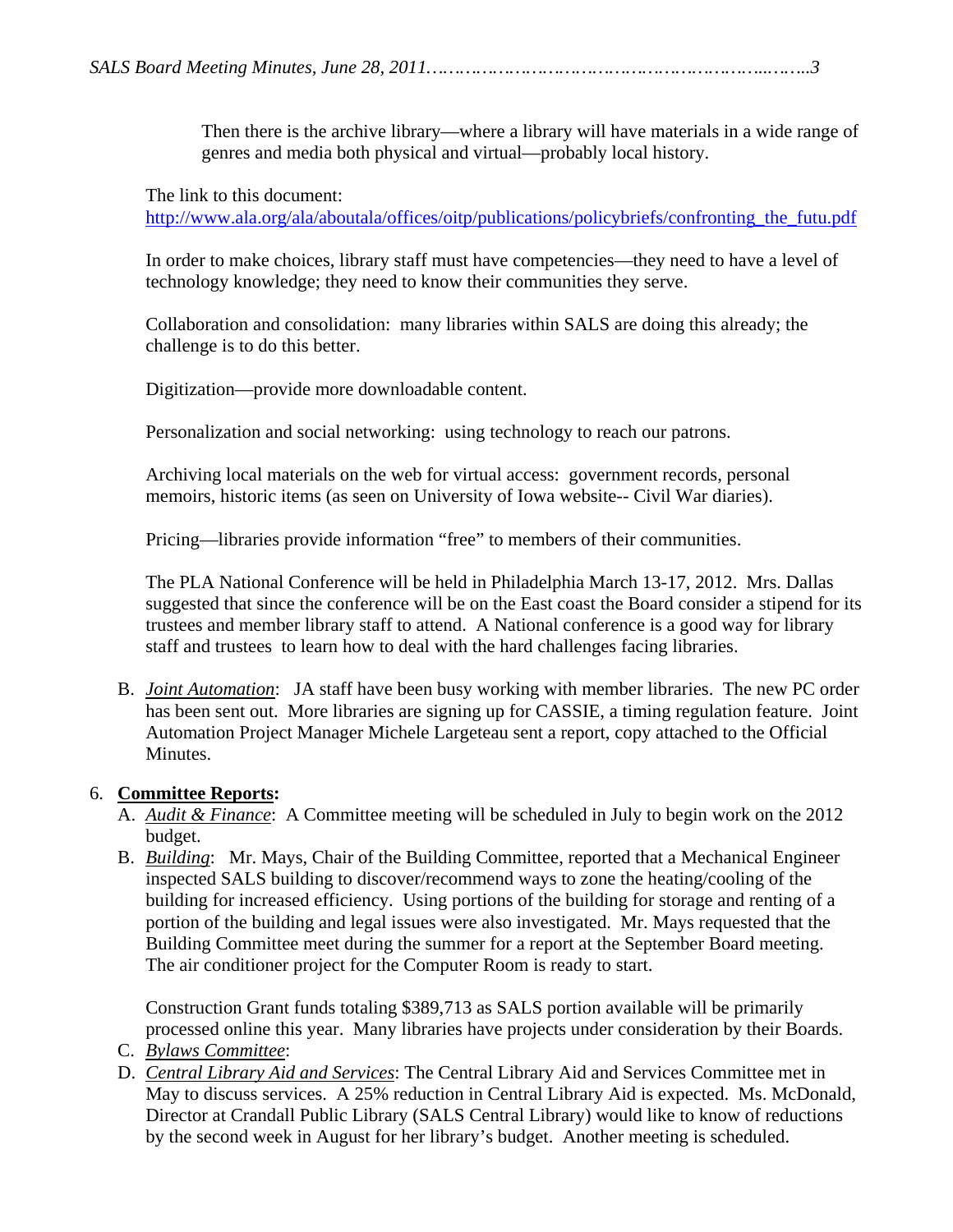- E. *County Aid Coordinators*: A grant request will be submitted to Saratoga County for Downloadable Audio Books.
- F. *Library Services:*
- G. *Personnel*: It was suggested that the Personnel Committee meet soon so work can begin on the 2012 budget.
- H. *Trustee Nominating*:

# 7. **Unfinished Business:**

### 8. **New Business:**

# A. *Appointment of Treasurer and placement of bank accounts*:

- i) Appointment of Treasurer: Mrs. Gold moved, seconded by Mr. Mosher, to appoint Bob Jeffords as SALS Treasurer. Motion carried.
- ii) Name Saratoga National Bank and Trust Company as depository of funds to be withdrawn with the signature of one of the following: President, Vice-President, or Treasurer: Mrs. McComb moved, seconded by Mr. Mosher, to name Saratoga National Bank and Trust Company as depository of funds to be withdrawn with the signature of one of the following: President, Vice-President, or Treasurer. Motion carried.
- iii) Name Adirondack Trust Company as depository of funds to be withdrawn with the signature of one of the following: President, Vice-President, or Treasurer; also that any one of the following be authorized to borrow funds: President, Vice-President, or Treasurer: Mr. Mosher moved, seconded by Mr. Plantier, to name Adirondack Trust Company as depository of funds to be withdrawn with the signature of one of the following: President, Vice-President, or Treasurer. Motion carried.
- iv) Designate Adirondack Trust as depository for AFLAC withholdings which are to be withdrawn by the Treasurer, or President, or Vice-President, or an authorized AFLAC representative: Mrs. McComb moved, seconded by Mr. Plantier, to designate Adirondack Trust as depository for AFLAC withholdings which are to be withdrawn by the Treasurer, or President, or Vice-President, or an authorized AFLAC representative. Motion carried.
- v) Authorize borrowing via credit cards by the President, Vice-President, or Treasurer: Mr. Mays moved, seconded by Mr. Mosher, to authorize borrowing via credit cards by the President, Vice-President, or Treasurer. Motion carried.
- B. *Appointment of Robert Jeffords as SALS Representative to JA Council***:** Mrs. Gold moved, seconded by Mr. Mays, to appoint Bob Jeffords as SALS representative to the Joint Automation Council. Motion carried.
- C. *Annual Meeting---location for 2012 (54th) Annual Meeting*: SALS 2012 Annual Meeting was discussed. Dr. Elman asked to discuss the necessity of food, types of speakers, entertainment, location, etc. Mrs. Gold moved, seconded by Mr. Mosher, that SALS have an Annual Meeting with a dinner. Motion carried. Discussion continued. Ideas for speakers, topics, locations, should be forwarded to Mrs. Dallas. Dr. Elman appointed Mrs. Gold and Mr. Mays to work with Mrs. Dallas and Mrs. Martz as a subcommittee on the issue of the Annual Meeting. The first report will be at the September  $20<sup>th</sup>$  meeting.
- D. *PLA Conference, March 13-17, 2012*: The 2012 PLA Conference was discussed. It was suggested that monies be budgeted in this year's budget for \$325 registration fees and \$675 in next year's budget for hotel and travel for a total of \$675 maximum and a grand total of \$1,000 from both years' budgets. This would provide one scholarship per library to encourage trustees and/or staff to attend the conference. Mr. Plantier moved, seconded by Mrs. Gold, to authorize a 2011 PLA Scholarship \$325/library maximum in 2011 to register for PLA Mar.13- 17, 2012. Can be used for one staff or trustee per library. (Must register, pay for and request with proof of payment to be reimbursed prior to Dec.  $10^{th}$ , 2011) and a 2012 PLA Scholarship